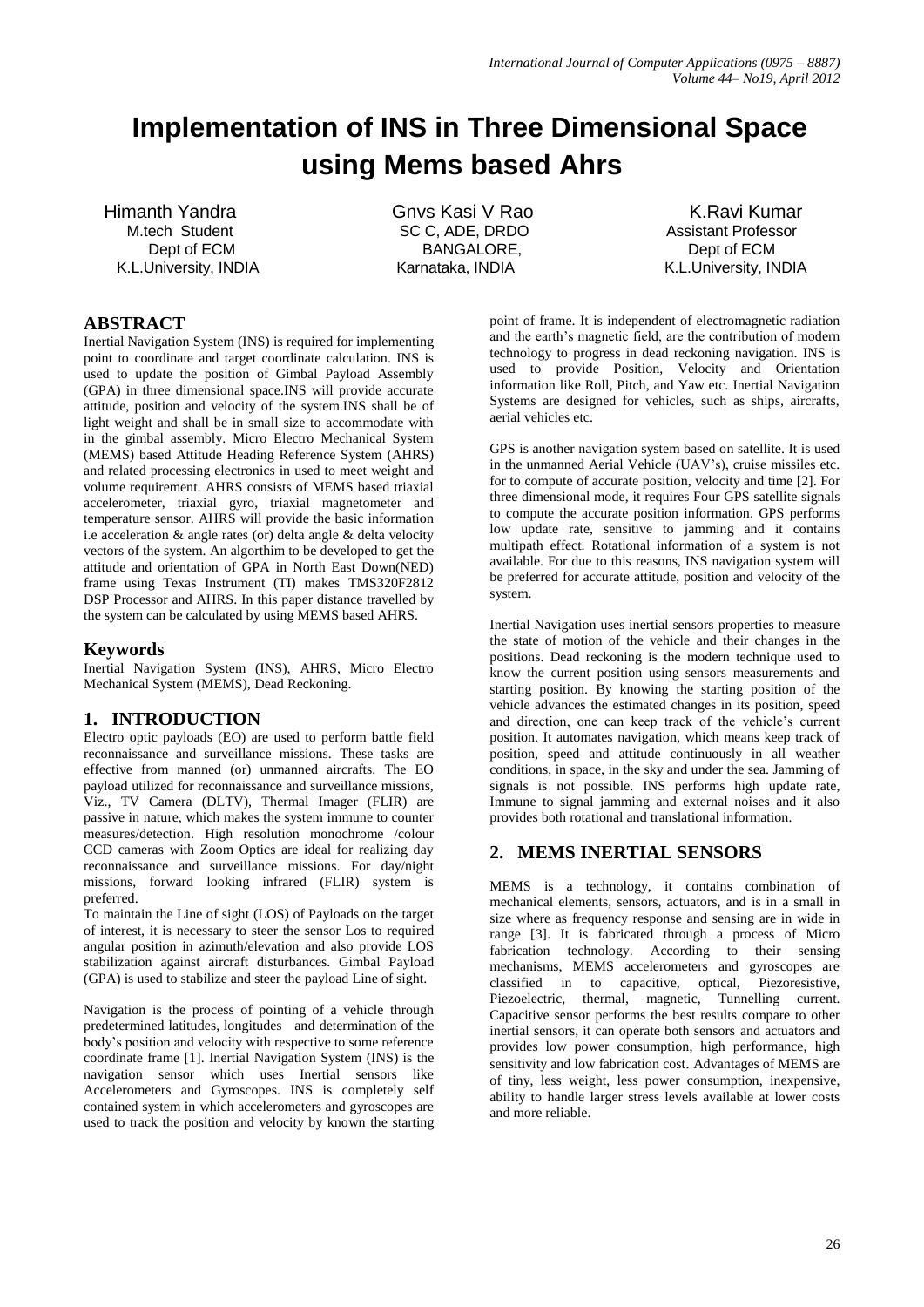## **3. AHRS:**



#### **Figure (1): Represents the 3DM-GX3 AHRS**

3DM-GX3-25 is a Miniature Attitude Heading Reference System (AHRS), utilizing MEMS sensor technology as shown in figure (1). AHRS consists of MEMS based tri-axial accelerometer, tri-axial gyro, tri-axial magnetometer, temperature sensors [4]. The outputs modes of AHRS contains acceleration and angle rates (or) delta angle and delta velocity and also computed orientation estimates like pitch , roll, yaw (or) Rotation matrix. Its orientation is about all axes with 360 degrees. It does not allow the common errors due to hysteresis induced by temperature changes and sensitivity to supply voltage variations [5]. For providing best performance coning and sculling errors compensated in AHRS. Advantage of the 3DM-GX3 is resistance to shock interferences of up to 500g when powered. It is the smallest and lightest AHRS and applications include inertial aiding of GPS, location tracking, unmanned vehicles, navigation etc.

#### **4. RELATED WORK:**

Objective of the project is to estimate the position of Gimbal line of sight position in three dimensional space using MEMS based IMU. The required hardware includes MEMS based AHRS, TMS320F2812 DSP based Electronics card and computer. Block diagram of the hardware setup is shown in Figure (2).



**Figure (2): Block Diagram of INS**

The IMU measures delta angles and delta linear velocities in the entire three dimension [6] and transfers the data to TMS320F2812 DSP through RS 232 Serial link. The IMU ensures stability of outputs against before transmitting the parameters to DSP board. The DSP implements Moving Average, Bias Correction on delta angels, gravitational acceleration, Bias correction on delta velocities, Filtering [7] to remove the noise present in the data received from the IMU. The processor calculates the linear displacement of the platform in three dimensional space, using the data received from the IMU.

### **4.1 DSP Processor :**

In this project TMS320F2812 DSP processor is used. AHRS outputs of delta velocities and delta angles are transferred to the DSP Processor through the SCI communication. Functions implemented using DSP Processor are Moving Average, Bias Correction, Gravitational acceleration correction, Filtering, orientation calculation, NED frame [7]. After Processing results are transferred to PC. Its Features are JTAG Boundary scan support, High performance 32 bit CPU, Frequency of 150 MHz, it contains 56 general purpose I/O (GPIO) pins, on chip memory, two serial communication interfaces like (SCIs) and standard UART, 128 bit security key/lock,12 bit ADC, low power design and code security module (CSM). CSM function is to prevent the access on chip memory by any unauthorised persons.

These are the results executed in the MATLAB before processing to the DSP Processor. The functions of implements Moving Average, Bias Correction on delta angels, gravitational acceleration, Bias correction on delta velocities, Filtering, Distance calculation are implemented in Matlab. Raw delta velocities and delta angels outputs are shown in figure (3)  $& (4)$ .



**Figure (3) :Original Delta Velocities**



**Figure (4) :Original Delta Angels**

Bias is the offset in the measurement which reduces the accuracy, performance of the system. Its values changes randomly after each turn-on. It provides two biases, turn on bias and on run bias. On run bias can be neglected. By averaging the 100 samples turn on bias can be removed. In this bias correction, gravitation is also corrected. To improve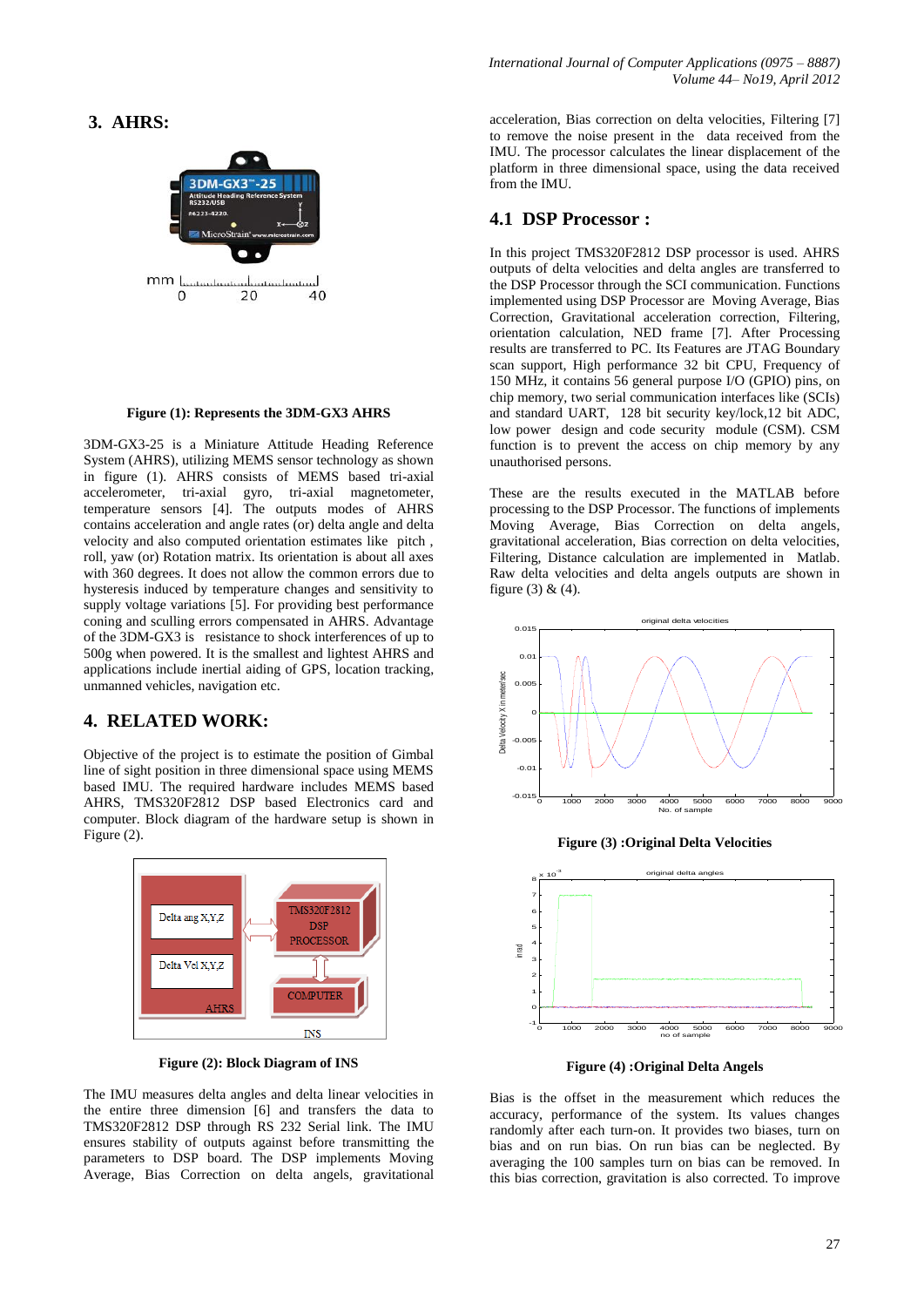the performance of signal to noise ratio (SNR) moving average of 10 samples are considered.



**Figure(5):Moving Average**



**Figure(6):Bias correction on delta angels**

Pitch , roll, yaw calculation as shown in figure(7)



**Figure(7):Pitch ,Roll, Yaw**

AHRS placed at rotation stage, in the position of direction x upwards, acceleration due to that gravitational will effect on the axis. Gravitational acceleration correction in three dimensional axis before and after as shown in figure (8) and (9).



**Figure(8):Before Gravitational Acceleration Correction Delta Velocities**



**Figure(9):After Gravitational Acceleration Correction Delta Velocities**

Bias correction on delta velocities as shown in figure (10)



**Figure(10):Bias Correction on Delta Velocities**

The high frequency noise component can be removed by using the Low Pass Filter (LPF). A Butter worth low pass digital filter of single stage with cut off frequency 1Hz is required for eliminate of high frequency components.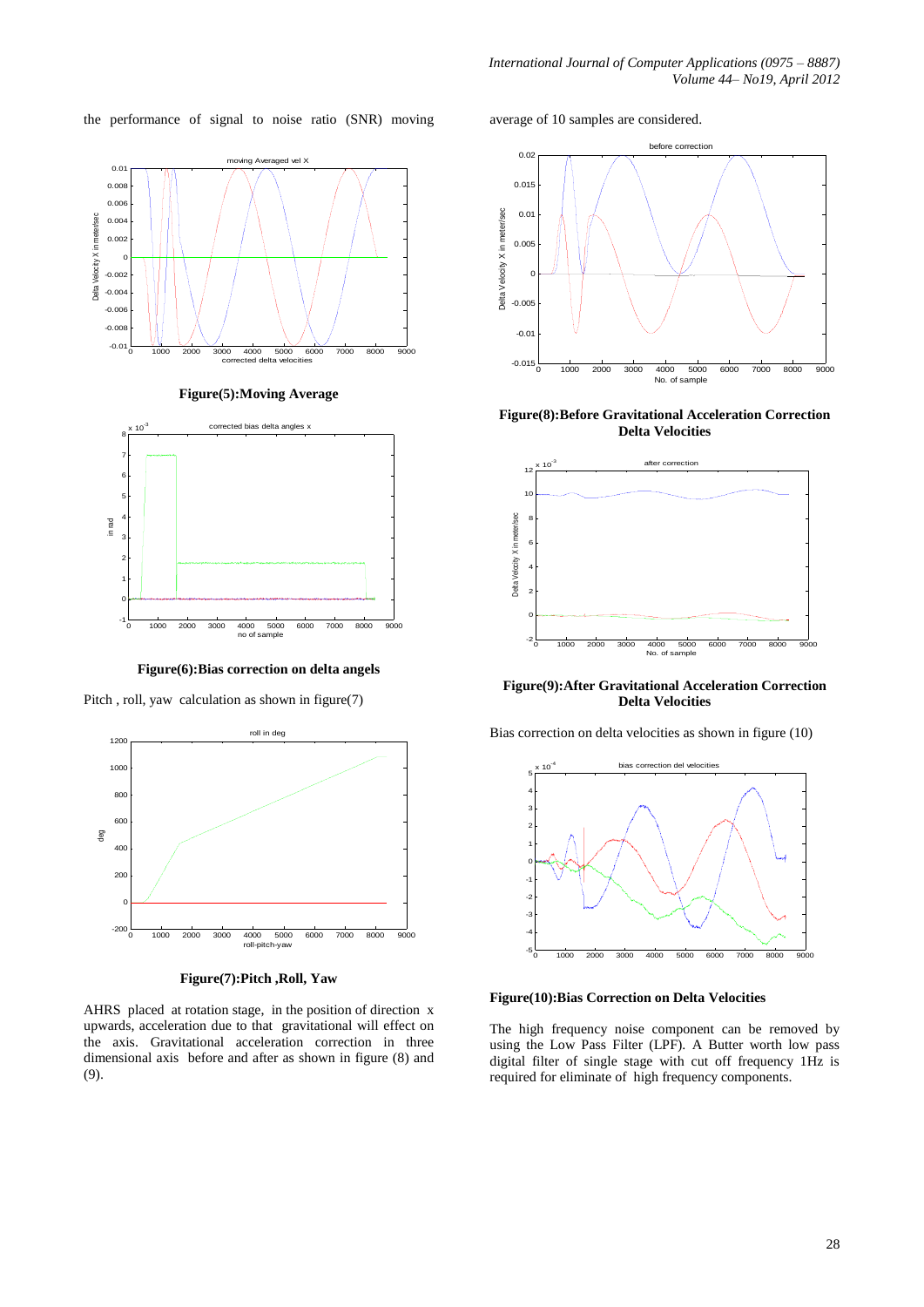

**Figure (11) : Low Pass Filter**

Then components of the low frequency can be removed by using the butterworth high pass filter.



**Figure (12):High Pass Filter**

There after processing, Final Noise can be removed by using threshold process. Distance in xyz direction as shown in figure (13)



**Figure(13):Travelled Distance in xyz directions**

## **5. IMPLEMENTATION OF INS EQUATIONS**

Body frame is the basic frame, x-axis is pointing towards forward direction, y-axis is pointing towards right direction and z-axis is towards down direction and orthogonal to x-y axis [8]. For NED frame, N towards north direction, E towards east direction and D towards down along the local gravity vector. Orientation matrix is needed to conversion of body frame to navigation frame.

 $C_{bn}$ <sup>(3x3</sup> matrix) is the Direction cosine matrix [9], the column represent unit vector in body axes projected along reference axes. For update the matrix, rotation rates are needed.

$$
C_{bn} = \begin{bmatrix} C_{11} & C_{12} & C_{13} \\ C_{21} & C_{22} & C_{23} \\ C_{31} & C_{32} & C_{33} \end{bmatrix}
$$

Transformation from navigation to body axes is  $C_{bn}$ <sup>=</sup>  $C_3$   $C_2$   $C_1$ 

Inversely transformation from body to reference axes is given *T*

by 
$$
C_{nb} = C_{bn}
$$

| $\cos \theta \cos \varphi$ | $\cos\theta\sin\varphi$                                                                                                                                    | $-\sin\theta$ |
|----------------------------|------------------------------------------------------------------------------------------------------------------------------------------------------------|---------------|
|                            | $C_{bn}$ = $\sin \phi \sin \theta \cos \varphi - \cos \phi \sin \varphi \sin \phi \sin \theta \sin \varphi + \cos \phi \cos \varphi \sin \phi \cos \theta$ |               |
|                            | $\cos \phi \sin \theta \cos \varphi + \sin \phi \sin \varphi \cos \phi \sin \theta \sin \varphi - \sin \phi \cos \varphi \cos \phi \cos \theta$            |               |

In this method Angular Rates and Accelerations in body frame are taken from AHRS 3DM-GX3-25. These are transformed to Navigation frame using DCM (Direction Cosine Matrix). From this DCM Euler Angles can be computed easily [10]. After transforming to Navigation frame we will get Euler angles from Angular rates and Acceleration in North, East, Down Directions .

$$
X = \int p \, dt \qquad Y = \int q \, dt \qquad Z = \int r \, dt
$$

p, q, r are the angular rates in body frame. These angular values to be transformed to Navigation frame.  $C_{bn}$  transforms Navigation frame to body frame [11].

$$
M_{b} = C_{bn} * M_{N} \qquad M_{N} = C_{bn}^{T} * M_{b}
$$

 $M_b$  is the vector in body frame

 $M_N$  is the vector in Navigation frame.

 $C_{bn}$ <sup>T</sup> transforms body frame to Navigation frame

$$
\left[ roll, pitch, yaw \right]^{\mathrm{\scriptscriptstyle T}} = C_{\mathrm{\scriptscriptstyle bn}}^{\mathrm{\scriptscriptstyle T}} \ast \left[ X, Y, Z \right]^{\mathrm{\scriptscriptstyle T}}_{\mathrm{\scriptscriptstyle [12]}}
$$

Accelerations in X, Y, Z directions are  $a_{x}$ ,  $a_{y}$ ,  $a_{z}$ . If we integrate acceleration we will get velocity, if we integrate once again we will get distance (from Newton"s Laws).

Distance in N,E,D frame is given by

$$
Dis_{N} = \int V_{N} dt \quad Dis_{E} = \int V_{E} dt \quad Dis_{D} = \int V_{D} dt
$$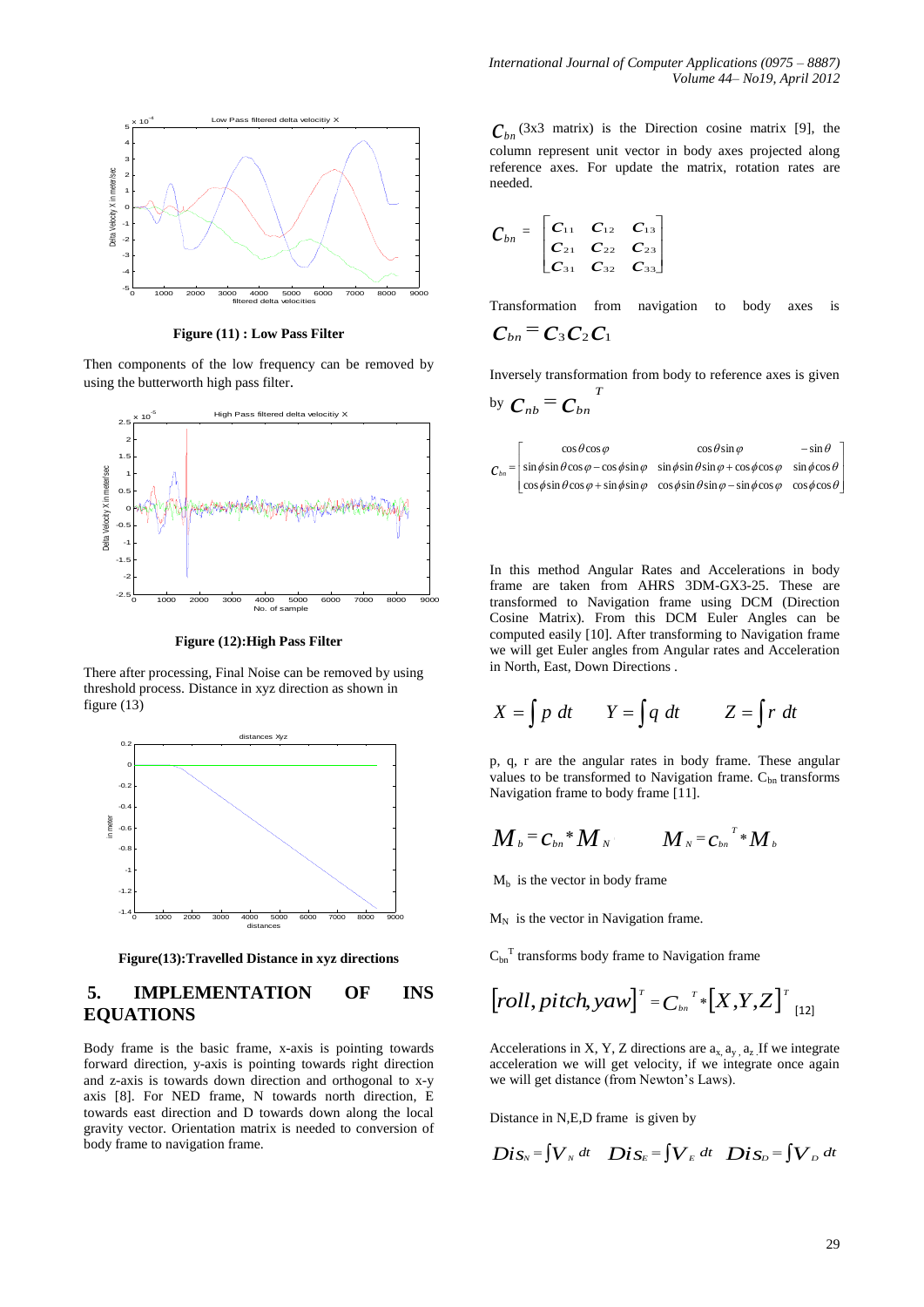By Using Angular rates, Angles in X,Y,Z can be calculated by a simple integration of angular rates. By Using Delta Angles, Cumulative addition of delta angle will give Angles X,Y,Z directions [13].

Distance in North vs East direction and Distance in NED directions as shown in figure  $(14)$ & $(15)$ .



**Figure (14): North vs East distance**



**Figure (15): Distance in NED Directions**

Similarly calculating for Y condition. AHRS placed at rotation stage, in the position of direction Y upwards, the result for North vs East direction and distance in NED directions as shown in figure $(16)$  and figure $(17)$ .



**Figure (16): North Vs East Distance** 



**Figure (17): Distance In NED Directions**

#### **6. CONCLUSION**

By using the low cost MEMS based AHRS, estimate the position of Gimbal line of sight in three dimensional motion. AHRS is used to determine the attitude and distance travelled in North East Down (NED) frame. Applications of our research include Geolocation and Geotargeting of targets using stabilized EO Payload Assemblies in Unmanned Air Vehicles. The errors in calculating position in NED frame will nullified by using online GPS Corrections.

### **7. ACKNOWLEDGEMENT**

The author is very grateful to Shri. P.S.Krishnan, Director, ADE, DRDO, Shri AMG.Pillai Sc'F', Head, MST, Shri G.Sreenivasa Reddy Sc'F', MST division for their valuable guidance and support through out the project. The author is very thankful to Dr.S.Balaji HOD –ECM Department, Dr.K.Rajasekhar, Principal K L University, for granting permission to carry out the project in DRDO.

#### **8. REFERENCES**

- [1] Sven Ronnback, "Development of a INS/GPS navigation loop for an UAV", Master's Thesis.
- [2] High Precision Navigation Control with Integrated INS/GPS System IJCSNS VOL.9 No.9, September 2009
- [3] A low-cost attitude heading reference system by combination of GPS and magnetometers and MEMS inertial sensors for mobile applications 2006
- [4] www.microstrain.com
- [5] Widyawardana Adiprawita, Development of AHRS (Attitude and Heading Reference System) forAutonomous UAV (Unmanned Aerial Vehicle) School of Electric Engineering and Informatics, Bandung Institute of Technology, 2007
- [6] Performance Enhancement of MEMS-Based INS/GPS Integration for Low-Cost Navigation, MARCH 2009.
- [7] HVN Deepa Sikha, Implementation of Ins using TMS320f2812 dsp processor International Journal of Computer Applications in Engineering Sciences (IJCAES) 2011.
- [8] Strapdown inertial navigation technology by DH Tittertondh.
- [9] Inertial navigation analysis and design by O Donnell C.F